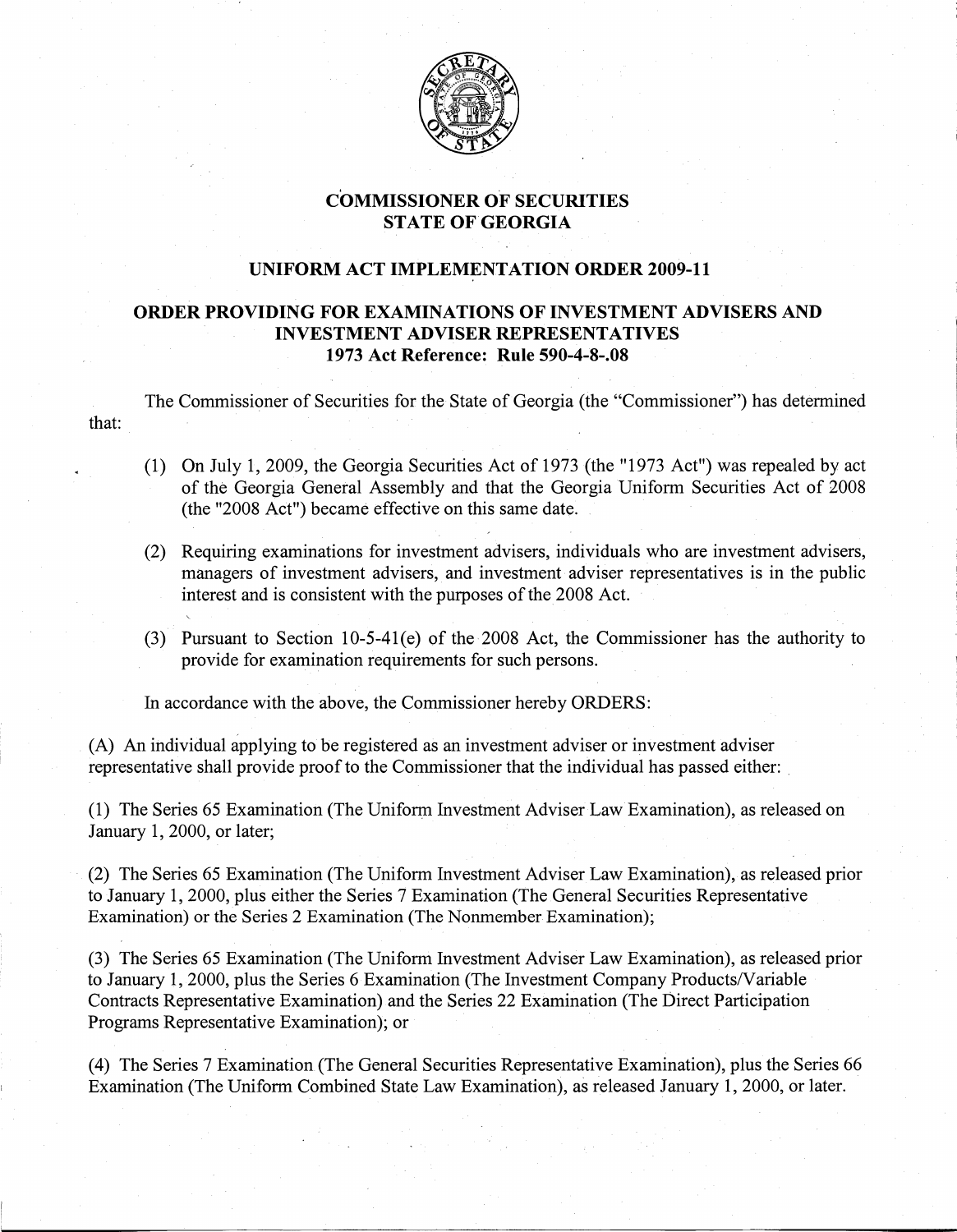(B) Any individual who has not been registered in any jurisdiction for a period of two  $(2)$  years may be required to comply with the examination requirements of this Order. The Commissioner may, however, within his or her sole discretion, find the applicant qualified by other examinations or significant and comprehensive experience or expertise in the securities or investment adviser business.

(C) The examination requirements shall be considered satisfied by an individual applicant or registrant who holds and maintains one of the following professional designations:

(1) Certified Financial Planner (CFP) awarded by the Certified Financial Planner Board of Standards, Inc.;

(2) Chartered Financial Consultant (ChFC) awarded by the American College, Bryn Mawr, Pennsylvania;

(3) Personal Financial Specialist (PFS) awarded by the American Institute of Certified Public Accountants;

(4) Chartered Financial Analyst (CFA) awarded by the CFA Institute;

(5) Chartered Investment Counselor (CIC) awarded by the Investment Counsel Association of America, Inc.; or

(6) Such other professional designation as the Commissioner may by rule or order recognize.

If a registrant who relies upon any of such designations shall lose such certification, the registrant shall immediately notify the Commissioner.

(D) Any investment adviser or investment adviser representative who wishes to rely on passing any examination other than those enumerated in Paragraph (A) of this Order or who wishes to request a waiver of the examination requirements of this Order, must submit a written request for consideration, identifying the examination in question, its content, the agency administering the examination, the substantial hardship to the applicant should the applicant be required to pass the examination, and the reason why a waiver should be granted by the Commissioner. An investment adviser or investment adviser representative who wishes to request a one-time extension in which to show proof of compliance with Paragraph (A) of this Order shall also submit a written request for consideration, identifying the extenuating circumstances that necessitate the extension. Acceptance or rejection of any applicant's request is solely within the discretion of the Commissioner.

(E) An investment adviser that is not an individual must provide proof that any ofits investment adviser representatives currently engaged in the management of the investment adviser's business in Georgia (including the supervision of such business or the training of investment adviser representatives or employees) are in compliance with the provisions of this Order.

(F) Any individual who was registered as an investment adviser or investment adviser representative in any jurisdiction in the United States on January 8, 2003, shall not be required to satisfy the examination requirements for registration pursuant to this Order except that the Commissioner may